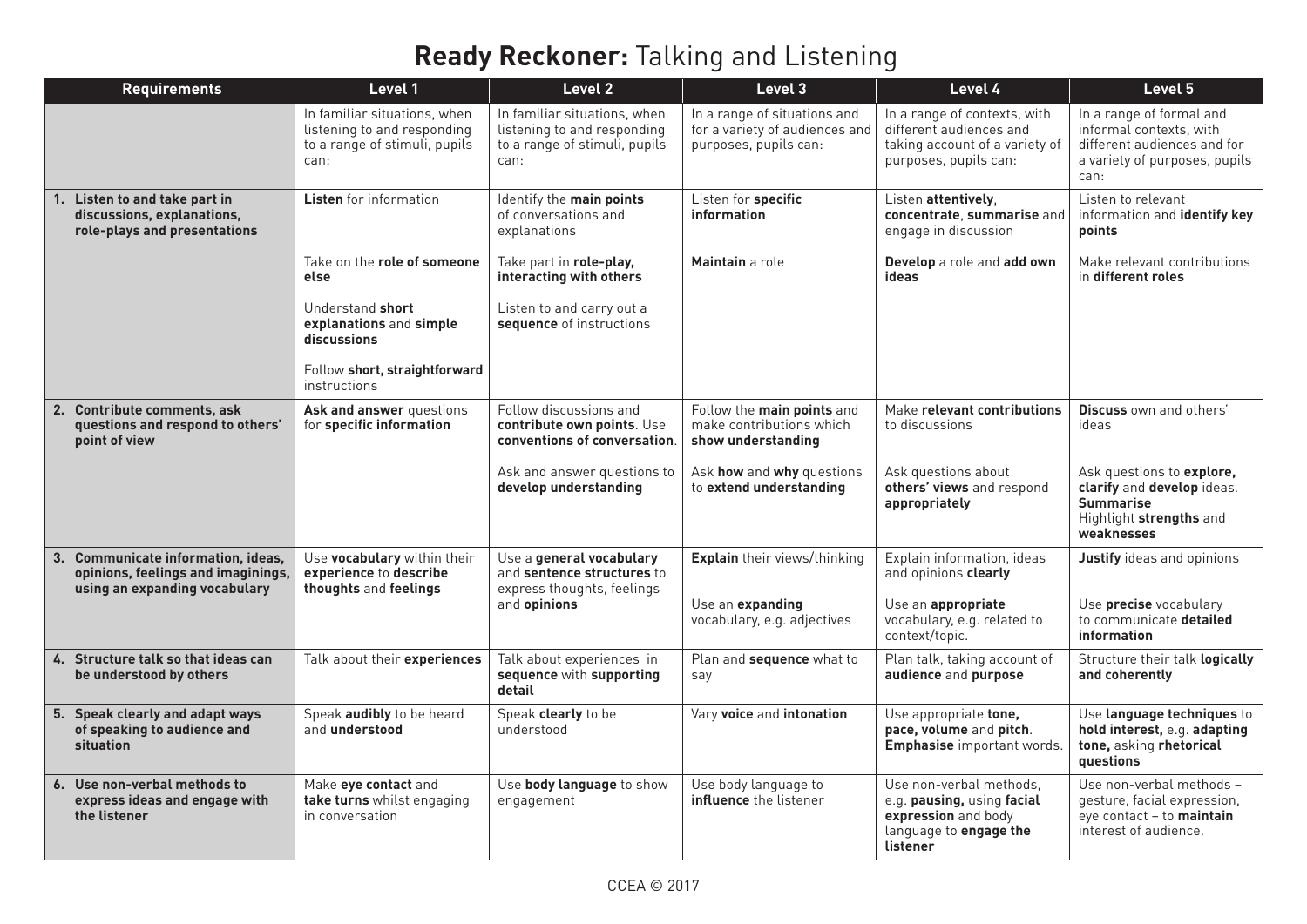## **Ready Reckoner:** Reading

| <b>Requirements</b>                                                      | Level 1                                                                                                      | Level 2                                                                                              | Level 3                                                                                                                    | Level 4                                                                                            | Level 5                                                                                                                                                 |
|--------------------------------------------------------------------------|--------------------------------------------------------------------------------------------------------------|------------------------------------------------------------------------------------------------------|----------------------------------------------------------------------------------------------------------------------------|----------------------------------------------------------------------------------------------------|---------------------------------------------------------------------------------------------------------------------------------------------------------|
|                                                                          | Pupils can:                                                                                                  | Engaging with a range of<br>short, simple texts*, both<br>reading aloud and silently,<br>pupils can: | Engaging with a range of<br>longer texts* for a variety<br>of purposes, both reading<br>aloud and silently, pupils<br>can: | Engaging with a range of<br>texts* of varying lengths<br>for a variety of purposes,<br>pupils can: | Engaging with a range of<br>texts* of varying lengths<br>for a variety of purposes,<br>including texts* written<br>for a wider audience,<br>pupils can: |
| 1. Read a range of texts for<br>information, ideas and<br>enjoyment      | Meaning in pictures, print<br>and images                                                                     | Understand, recount and<br>sequence                                                                  | <b>Recognise and sequence</b><br>main points<br><b>Paraphrase (retelling)</b>                                              | <b>Summarise and</b><br>paraphrase main<br>message in own words                                    | Show understanding<br>by summarising key<br>messages                                                                                                    |
| 2. Use a range of strategies<br>to read with increasing<br>independence  | Sounds, syllables and<br>sounds represented by<br>letters<br>Use reading strategies<br>- prior knowledge and | Reading strategies at<br>instructional level                                                         | Use reading strategies<br>independently<br>e.g. context cues                                                               | Read independently with<br>comprehension                                                           |                                                                                                                                                         |
|                                                                          | pictures                                                                                                     |                                                                                                      |                                                                                                                            |                                                                                                    |                                                                                                                                                         |
| 3. Find, select and use<br>information from a range of<br><b>sources</b> | Read familiar words,<br>signs and symbols                                                                    | Select info from materials<br>they need<br><b>Alphabetical order (first</b><br>letter)               | <b>Organisational features</b><br>Alphabetical order,<br>contents, index, reference<br>to locate information               | Locate and decide if<br>relevant e.g. internet<br>research to suit purpose                         | Select and manage<br>from a range of sources.<br><b>Organise</b> information                                                                            |
|                                                                          | Use labels, pictures to<br>find things - visual clues                                                        |                                                                                                      |                                                                                                                            |                                                                                                    |                                                                                                                                                         |
| 4. Understand and explore ideas,<br>events and features in texts         | Use language of text<br>e.g. front, cover                                                                    | Recognise some forms<br>and features of texts<br>e.g. non-fiction,<br>dictionary                     | Understand different<br>forms and features of text<br><b>Make deductions</b>                                               | Recognise main features<br>linked to form and<br>purpose e.g. advert must<br>be persuasive         | Describe language,<br>structure and<br>presentation: explain<br>reasons for this                                                                        |
|                                                                          |                                                                                                              |                                                                                                      |                                                                                                                            | <b>Recognise understand</b><br>explicit and some implicit<br>meanings                              | <b>Connect form, audience</b><br>and purpose                                                                                                            |
|                                                                          |                                                                                                              |                                                                                                      |                                                                                                                            |                                                                                                    | <b>Understand some implicit</b><br>meanings and attitudes                                                                                               |
|                                                                          |                                                                                                              |                                                                                                      |                                                                                                                            |                                                                                                    | <b>Empathy</b>                                                                                                                                          |
|                                                                          |                                                                                                              |                                                                                                      |                                                                                                                            |                                                                                                    | Fact/opinion                                                                                                                                            |
| 5. Use evidence from texts to<br>explain opinions                        | Talk about what they<br>have read and answer<br>questions.                                                   | Ask questions<br><b>Express opinions</b><br><b>Make predictions</b>                                  | Ask and respond<br>to questions for<br>understanding<br>Give reasons for opinions                                          | <b>Explain opinions -</b><br>thought out reasons                                                   | <b>Evidence from text to</b><br>support opinions and<br>draw conclusions                                                                                |

\* Texts refer to ideas that are organised to communicate and present a message in written, spoken, visual and symbolic forms.